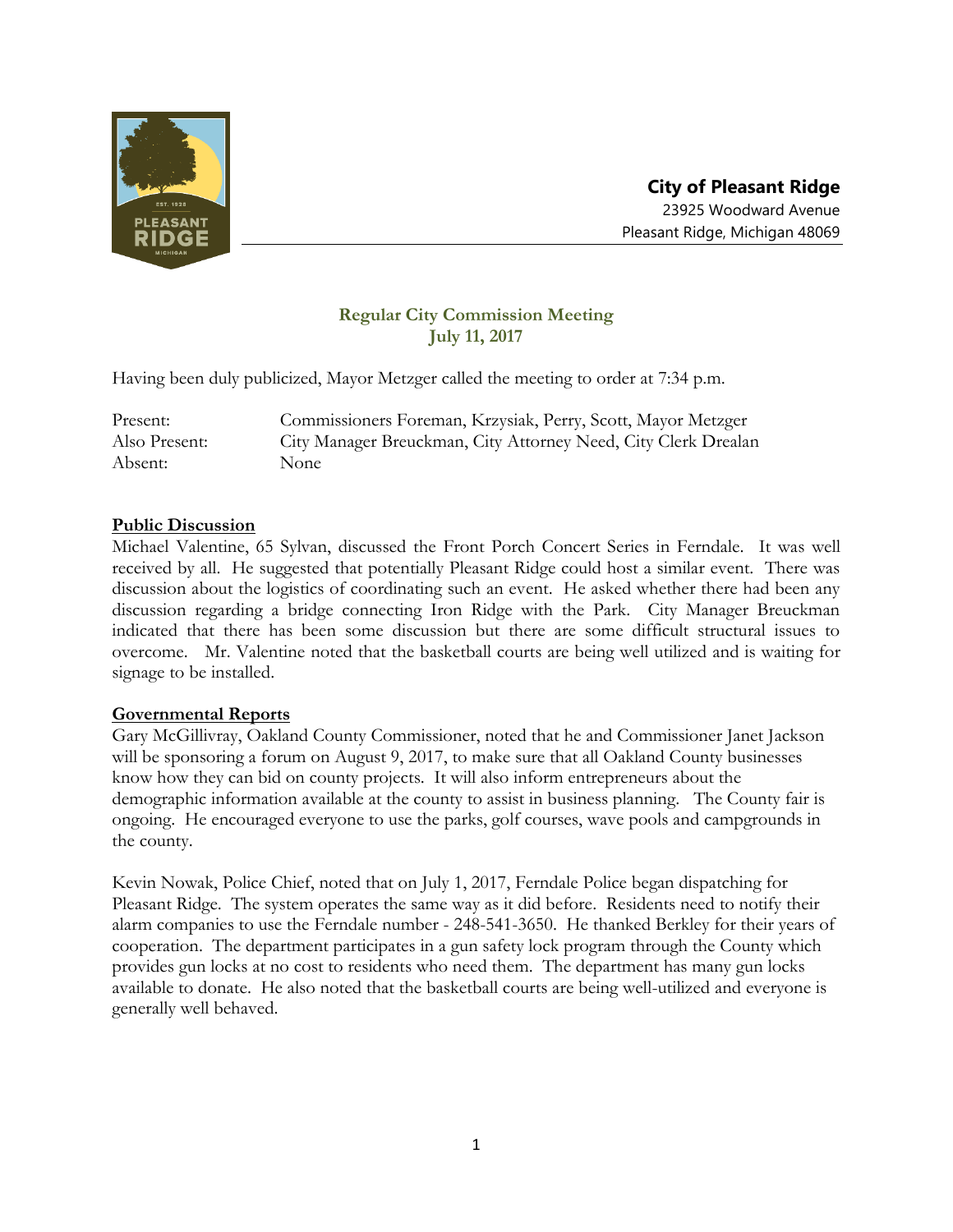### **City Commission Liaison Reports**

Commissioner Perry reported on the Planning Commission/DDA. DDA District businesses gathered for a happy hour on June 14, 2017, sponsored by Cork Wine Pub. Current and future projects were discussed including façade improvement, the planter program and sidewalk improvement. Attending the quarterly meetings was encourage. They also discussed coordinating holiday lights. Next meeting is July 24, 2017 at 7:00 p.m.

Commissioner Krzysiak reported on the Recreation Commission. Ice cream social will be held at the pool on Wednesday, July 19 at 6:00 p.m. Adult only swim nights are scheduled for July 26 and August 23 at 6:00 p.m. Adult swim meet will be held on Tuesday, August 1 at 7:30. Six events are planned. The Family Campout is August 12th beginning at 4:00 p.m. at Gainsboro Park. There is a \$25.00 cost per family. The price includes dinner and breakfast. Sign up before July 31, 2017. Assistant City Manager Pietrzak noted that the swim team is doing well. There are 109 children registered for the summer playground camp. The check in program works very well and shows that 68.2 children are checking into the park every day. The community center project is moving forward. Construction will start after Labor Day. There have been 691 gym fobs issued. This should result in significant staffing savings in the future. The PR Royals little league team was recognized for its accomplishments.

Commissioner Scott reported on the Historical Commission. The Commission is on its summer break. There is an event on August 2nd discussing the history of the pool. The next regular meeting is September 6. John Wright commented on the fifty-year history of the pool. Any pictures can be dropped off to use in the presentation.

Commissioner Foreman reported on Ferndale Public Schools. The new superintendent will host a meet and greet on July 26 at 6:30 p.m. There are some energy improvements happening through the district including lighting upgrades, boiler replacements, and expanded use of timers. The next school board meeting is on July 17.

### **Consent Agenda**

# **17-3317**

Motion by Commissioner Perry, second by Commissioner Foreman, that the Consent Agenda be approved as presented.

Adopted: Yeas: Commissioners Perry, Foreman, Krzysiak, Scott, Mayor Metzger Nays: None

### **Proposed language to be placed on the ballot of the General Election to be held on Tuesday, November 7, 2017, regarding a Police Pension Millage 17-3318**

City Manager Breuckman noted that there is a pension funding problem that has been discussed at previous meetings. The purpose of the millage is to eliminate the unfunded liability from past pension plans. Changes in current pension plans will put the path of sustainability going forward. The proposal is to authorize an additional 1.4 mills over 15 years to fund the currently underfunded police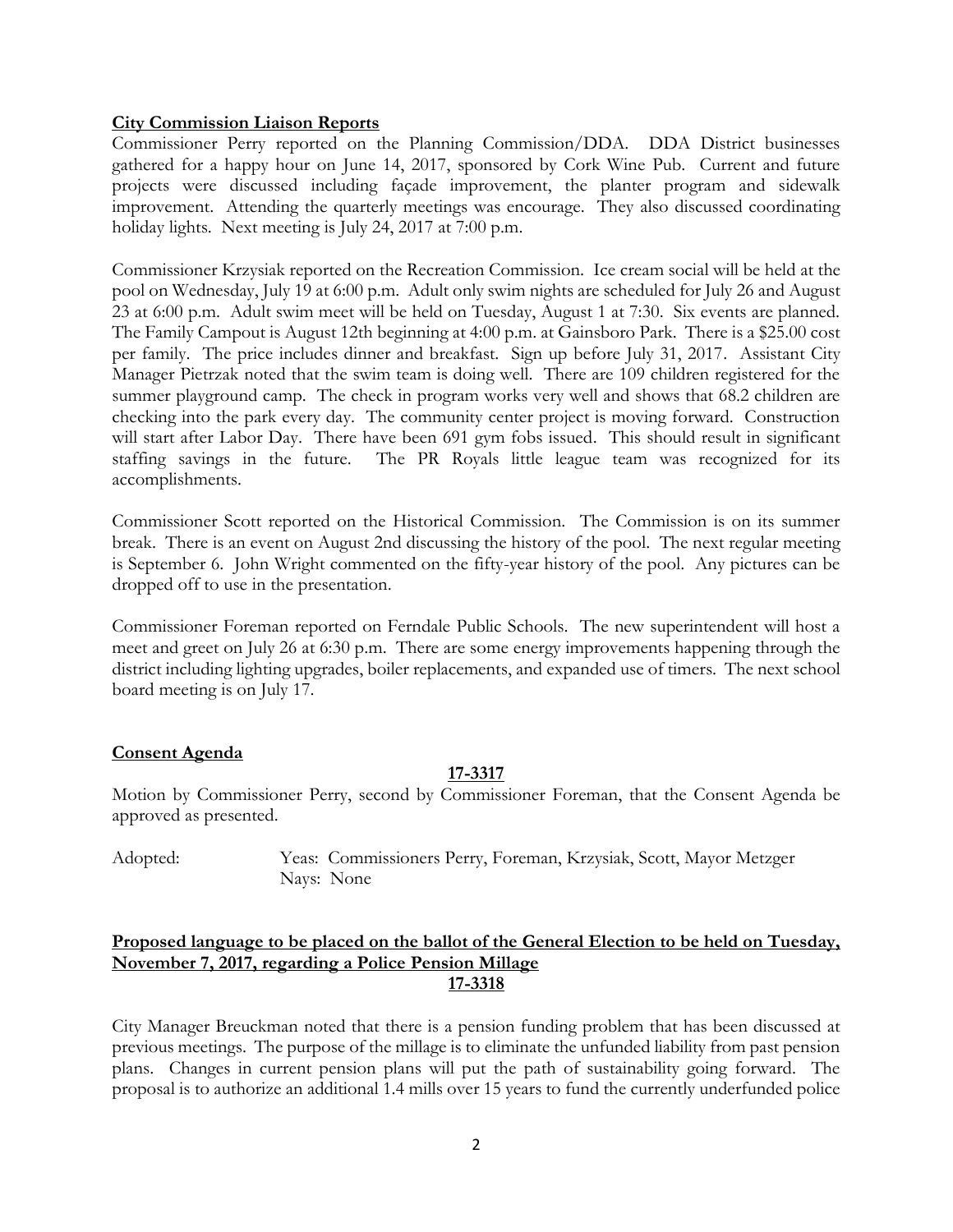pension. It will be phased in over four years. Commissioner Foreman asked how the progress on funding the pension will be tracked. There is an annual report from MERS that is available on the website. Commissioners Krzysiak and Perry noted that this millage will not fund future pensions. It will only allow the city to pay for the pensions that were authorized in the past.

Motion by Commissioner Foreman, second by Commissioner Scott, to approve that the ballot proposal as presented be approved and forwarded to the State and County for review and placements on the November 7, 2017, general election ballot.

Adopted: Yeas: Commissioners Perry, Foreman, Krzysiak, Scott, Mayor Metzger Nays: None

# **Scheduling a public hearing on Tuesday, August 8, 2017, at 7:30 p.m., to solicit public comments on an ordinance to amend Chapter 14 Building and Building Regulations, Article V, Fences, Section 117, Front Yard Fences**

# **17-3319**

City Manager Breuckman noted that a variation had been granted to a resident to install a front yard fence on Ridge Road. At that time, it was discussed that an additional ordinance amendment should be considered to allow limited front yard fencing along Ridge Road only. Existing fences are wrought iron, wood, brick or stone. The proposed ordinance would allow fences or walls of those materials up to 48 inches and set back 12 inches from the sidewalk.

Motion by Commissioner Perry, second by Commissioner Foreman, to schedule a public hearing on Tuesday, August 8, 2017 at 7:30 p.m., to solicit public comments on the proposed ordinance amendments as presented.

Adopted: Yeas: Commissioners Perry, Foreman, Krzysiak, Scott, Mayor Metzger Nays: None

# **City Manager's Report**

City Manager Breuckman reported that the SOCWA water rate study has been issued. Pleasant Ridge water cost is below the average of other SOCWA users. Assistant City Manager Pietrzak discussed that the single stream recycling bins will be coming at the end of August. There is one on display at the pool. A notice will be going to residents regarding changing the garbage collection day. The pickup day has been Friday for approximately 70 years. The city is looking at changing it to Mondays when the City Hall is open. Also, it will be easier to solve any pick-up problems on the next day which will be Tuesday. If there is a Monday holiday, it will be picked up on Tuesday. It will be better for weekend clean up as well. The Woodward streetscape changes are scheduled to proceed next week. Information from the energy survey will be presented at future Commission meetings. The City is looking to cooperate with SEMREO to purchase residential solar energy solutions. The Commission needs to revisit existing regulations regarding solar panels and installation. There is a contractor in place for the Community Center solar project which should be installed within a month or two. Commissioner Foreman noted that the roof of the Community Center has been leaking. A pump in one of the HVAC units had failed and has now been replaced.

Commissioner Krzysiak expressed some concern regarding the recent dog census and Oakland County Animal Control. The City partners with the County for animal control services. The service is free and saves the City the cost of maintaining their own animal control department and shelter.